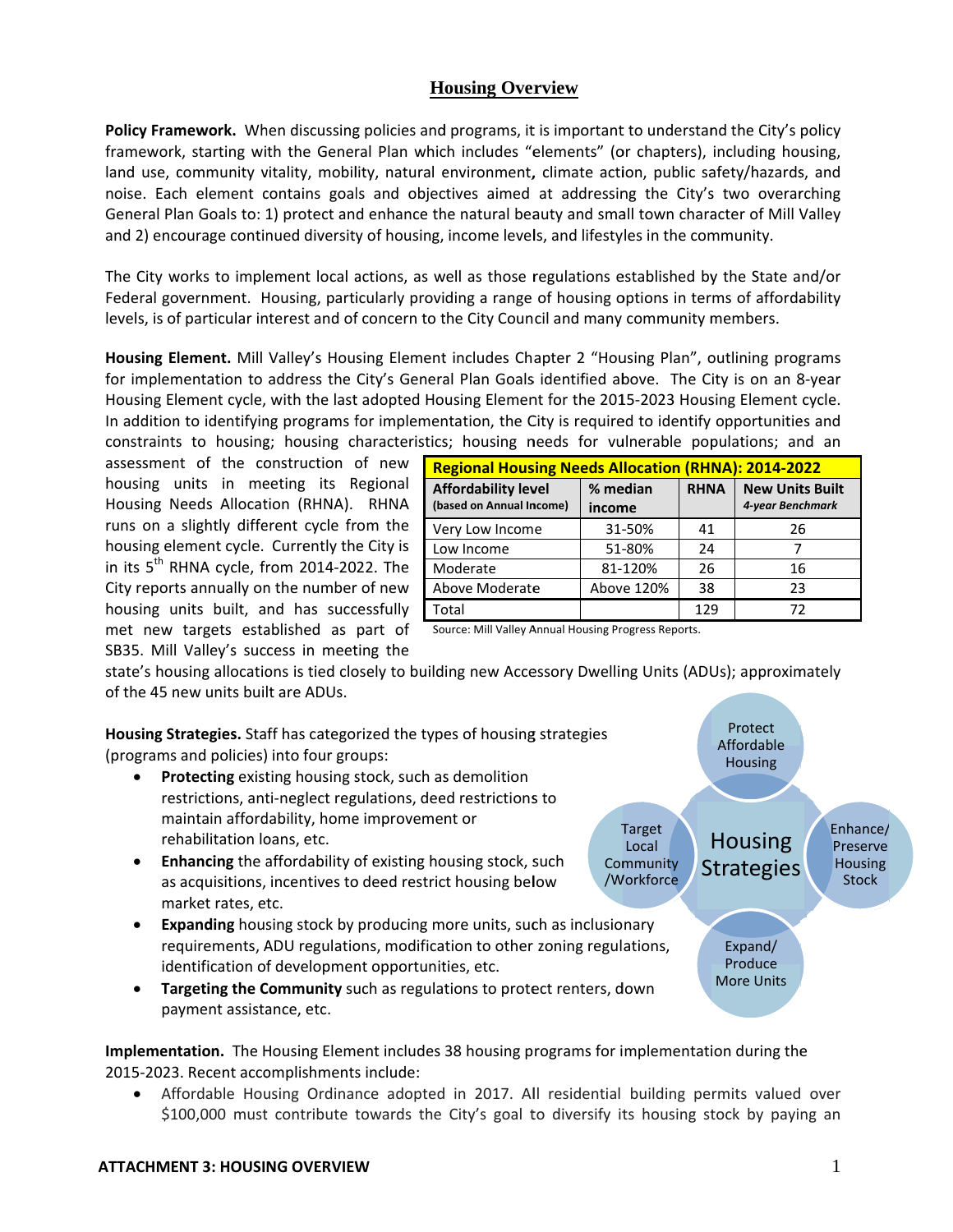affordable housing impact fee (1% of construction valuation). Rental and ownership projects with 4 or more units must build 25% units as affordable (half moderate/half low income).

- Housing Advisory Committee assembled to discuss housing related policies and assist with the reviewing the use of Affordable Housing Trust Fund money (see above).
- Housing Summit hosted by the City with over 125 community members in attendance and 4 expert panelists on housing (development and policy-related).
- Junior ADU regulations (in progress)
- Additional ADU regulations to strengthening affordability/rental requirements for those ADUs created with Floor Area bonus (in progress)
- On‐going coordination to pool resources (staff and financial resources)

**Affordable Housing Trust Fund.**  An Affordable Housing Trust Fund has been established as part of the adoption of the Affordable Housing Ordinance for the purpose of creating, developing and/or maintaining existing housing targeted for Affordable Households within the City. Prior to distributing funds, administrative procedures outlining the application and review process will be approved by City Council resolution.

| <b>Housing Trust Fund Balance</b> |           |  |
|-----------------------------------|-----------|--|
| Previous Balance                  | \$122,895 |  |
| Impact Fee/building               | \$32.412  |  |
| permit fee (as of 11/1/18)        |           |  |
| Total                             | \$155,307 |  |

### **Overview of Community Feedback and Interest in Housing**

Public comment received at the Housing Summit held on November 30, 2017 is consistent with that expressed during the development and adoption of the Housing Element in 2015. Residents are interested in affordable housing, particularly so that long-time residents can remain and young families can establish themselves in the community. Other members of the public are interested in living in Mill Valley to be in close proximity of work but cannot afford to do so. There is also a large interest and concern to balance development with traffic, parking and other environmental impacts. There was also clear interest in expanding the opportunity to establish accessory dwelling units and junior ADUs within the Single‐Family Residential areas, and maintaining the existing affordable housing stock.

### *Protect Existing Units*

- Community Survey: 1/3 participants interested in exploring disincentives for demolishing existing affordable housing stock
- *Create disincentive for reducing existing affordable housing stock*

### *Preserve Housing*

- Community Survey: 1/3 participants interested in regulations to allow for duplexes in Single Family Residential Zones and 40% interested in acquiring older apartments to maintain affordability
- *Adopt progressive ADU/JADU regulations to encourage additional units*

### *New Units*

- Community Survey: Support for building new units, but not the first priority
- *Identify land opportunities to foster in‐fill development*
- *Eliminate parking minimums and density measurements – think in terms of building envelope to allow for smaller scale units*
- *Relaxed/ reduced parking standards to create affordable units*

## *Local Community & Workforce*

- Community Survey: 1/3 of participants interested in financial incentives to convert Single Family homes to include ADU/JADUs
- *Address NIMBYism through education*
- *Work collaboratively and don't limit ideas to City Limits*
- *Opportunities for non‐profits to use trust funds*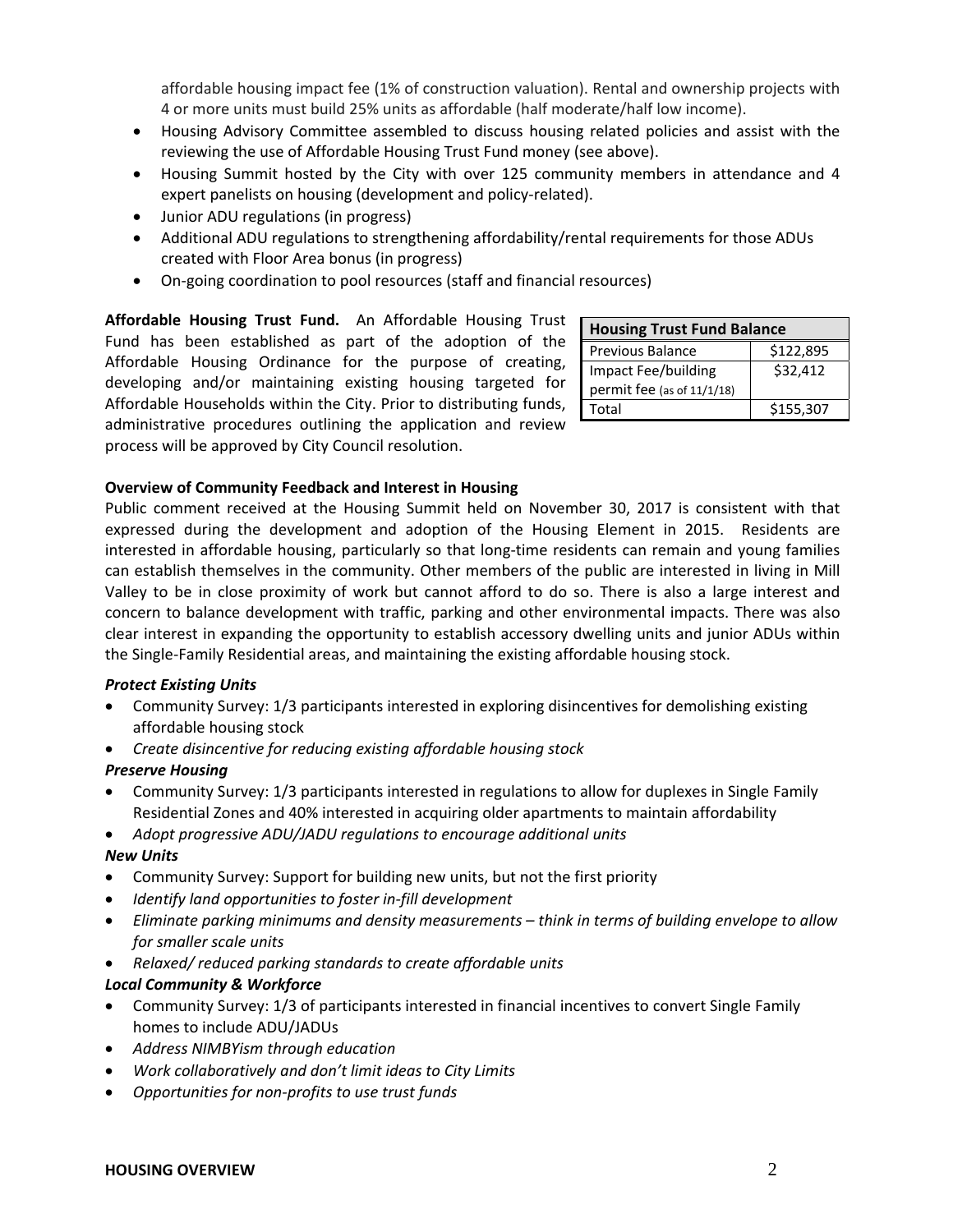**Housing Data & Statistics.** The tables below may be helpful in as part of policy discussions based on the housing characteristics of Mill Valley.

| <b>Marin County Affordable Income Limits by Household Size</b> |             |                  |                  |                    |
|----------------------------------------------------------------|-------------|------------------|------------------|--------------------|
| <b>Affordability level</b>                                     | % of median | Two-person       | Three-person     | <b>Four-person</b> |
| (based on Annual                                               | income      | household        | household        | household          |
| Income)                                                        |             |                  |                  |                    |
| Median Income (50%)                                            |             | \$94,700         | \$106,550        | \$118,400          |
| <b>Extremely Low</b>                                           | 30%         | \$35,200 or less | \$39,600 or less | \$44,000 or less   |
| Very Low                                                       | 31-50%      | Up to \$58,650   | Up to \$66,000   | Up to \$73,300     |
| Low                                                            | 51-80%      | Up to \$93,950   | Up to \$105,700  | Up to \$117,400    |
| Moderate                                                       | 81-120%     | Up to \$113,650  | Up to \$116,350  | Up to \$142,100    |

#### **Levels of Affordable Housing**

Source: Marin Housing Authority.

## **The Range of Affordable Housing Assistance (from extremely low income to moderate income)**

- Homeless Shelters
- Transitional & Supportive Housing
- Public Housing
- Assisted Housing (Section 8 Vouchers)
- Rental Housing (Low Income Housing Tax Credits, inclusionary)
- First‐Time Homebuyer (Inclusionary housing as part of development projects)

#### **Deed Restricted Affordable Housing In Mill Valley**

| <b>Inclusionary Housing (as part of development projects)</b> |           |  |  |
|---------------------------------------------------------------|-----------|--|--|
| Rental and ownership units (since 1988)                       | 37+ units |  |  |
| <b>Public Assisted Housing</b>                                |           |  |  |
| Shelter Hill (1977): family housing                           | 75 units  |  |  |
| Redwoods (1972): senior housing                               | 60 units  |  |  |
| Kruger Pines (1971): senior disabled housing                  | 56 units  |  |  |
| Pickleweed (1986): family housing                             | 32 units  |  |  |
| Camino Alto Apts (1983): disabled housing                     | 24 units  |  |  |
| Homestead Terrace (1969): senior disabled housing             | 28 units  |  |  |
| Alto Station (1995): family housing                           | 17 units  |  |  |
| Mill Creek Apartments (2004): disabled housing                | 9 units   |  |  |
| <b>Total Units</b>                                            | 338 units |  |  |